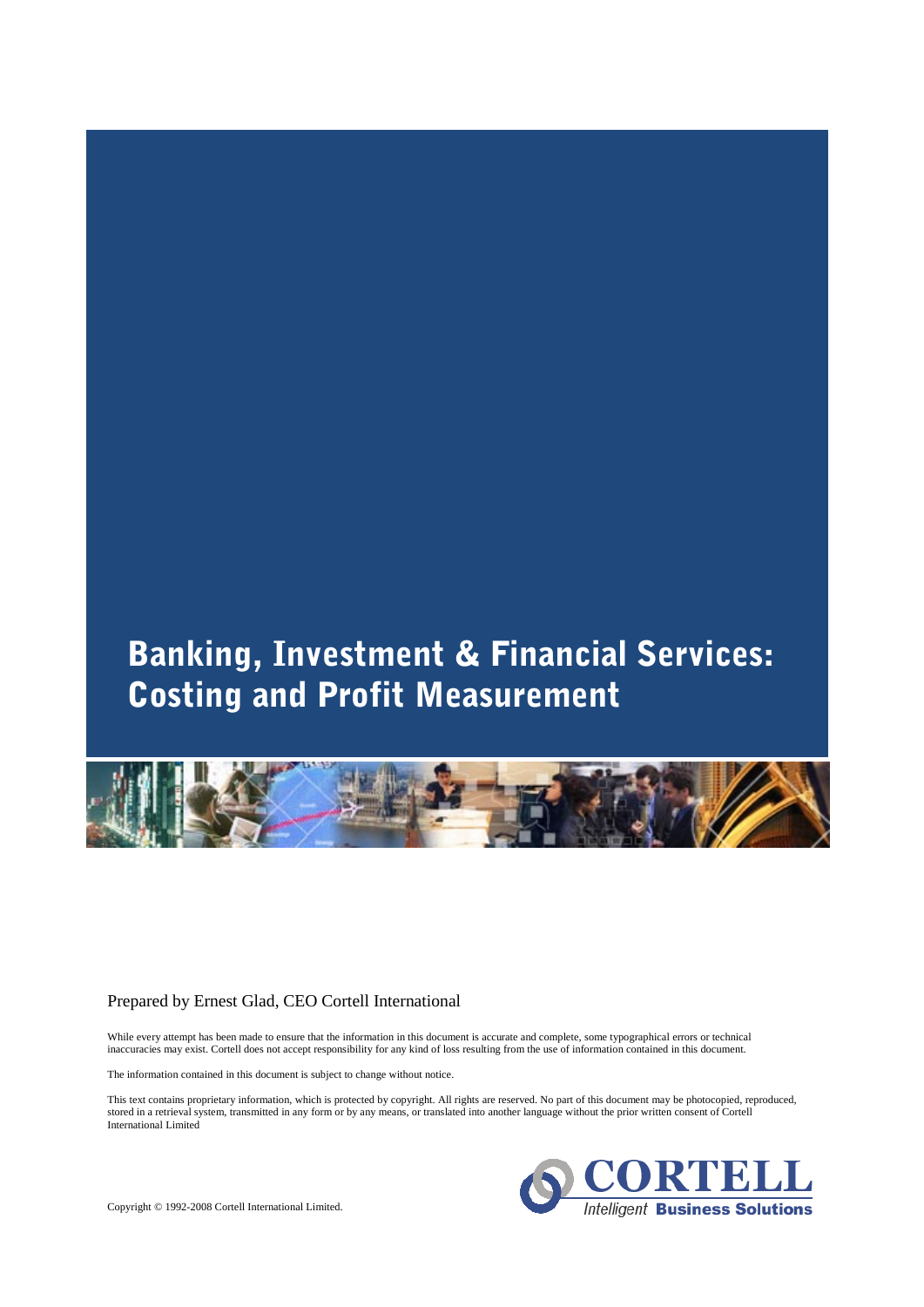# **Table of Contents**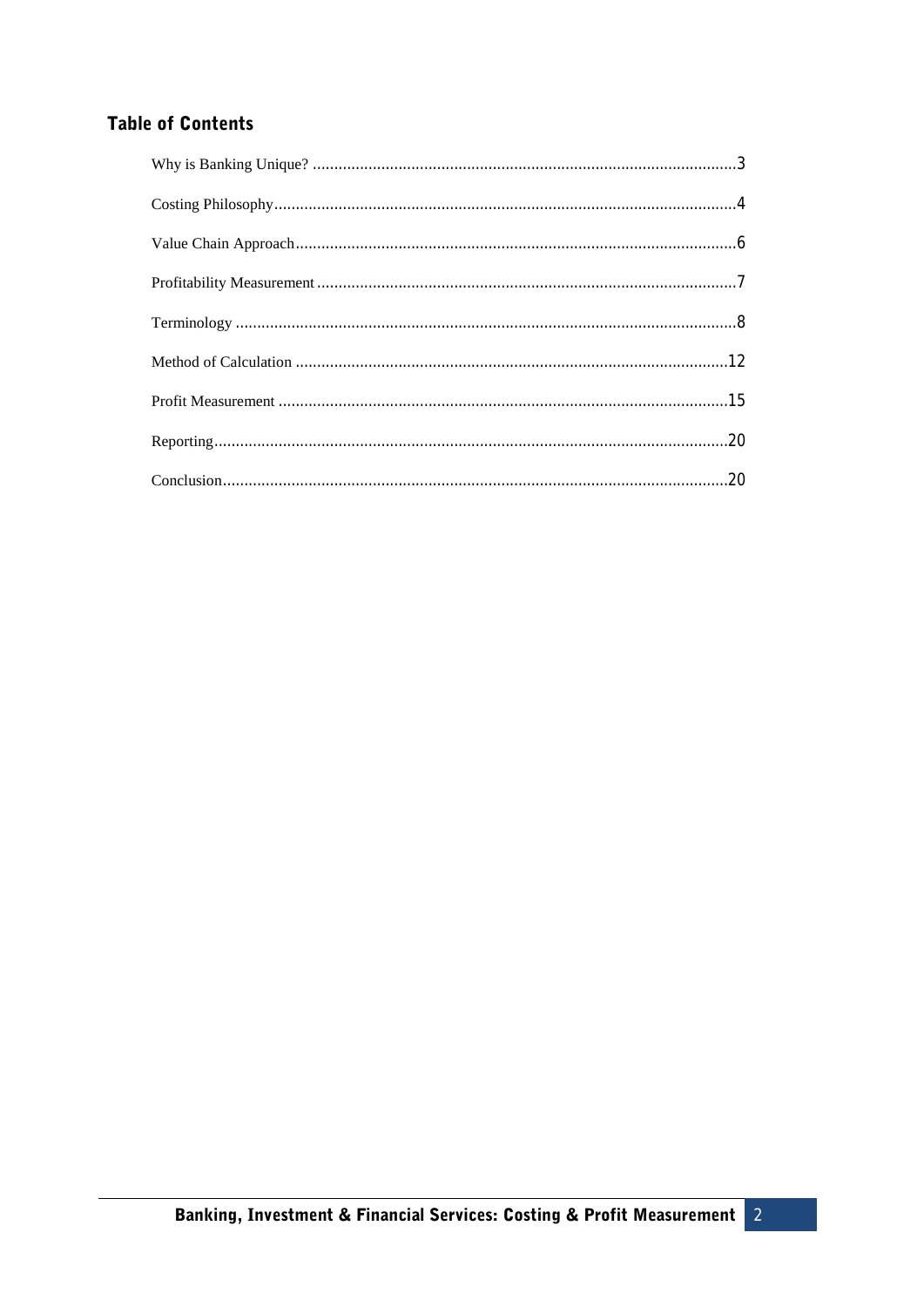# Why is Banking Unique?

Costing and profitability measurement in the banking environment is unique for a number of reasons, namely:

- The intangible nature of the product and sometimes the difficulty of defining the product. Different people may also have different perspectives on what the product definition is, as the definition of a product for one unit may simply be a component of a product for another unit
- Banks are typically complex organisations with large transaction volumes, large customer bases and a large number of products used by multiple business units
- Shared services are used across the whole organisation and the nature and impact of high IT costs, particularly, are not easily understood throughout the organisation
- Many diverse delivery channels, each with its own cost structures, are normally interwoven with the rest of the bank's infrastructure
- The allocation of revenue in terms of products, business units, branches and channels are complicated as a result of "account ownership" being vague, multiple entities claiming the revenue stream and playing a role in delivering services

The objective of this document is to set out the philosophy for measuring costs and its consequent profitability in the banking environment. Costing is this context is done specifically to support a multi-dimensional view of the Bank's profitability by business units, channels, products, etc.

The cost measurement system embodies the policies and procedures for measuring the cost of the following:

- Activities and processes
- **Transactions**
- Products and product components
- Customers

Profitability measurement is designed to deliver profitability in terms of:

- Business units and segments
- **Customers**
- **Accounts**
- Products
- Delivery Channels

The long-term objective of a costing system is its evolution from a pure cost measurement system to a sound cost management philosophy, whereby organisational strategies are interpreted and translated into operational objectives. These are normally measured in terms of the cost structure of cost objects, performance measures such as productivity, quality measures and the identification of waste. The Activity-Based Costing perspective is then replaced by an Activity-Based Management philosophy, which closely supports Business Unit strategies such as segmentation, benchmarking, transfer pricing, etc.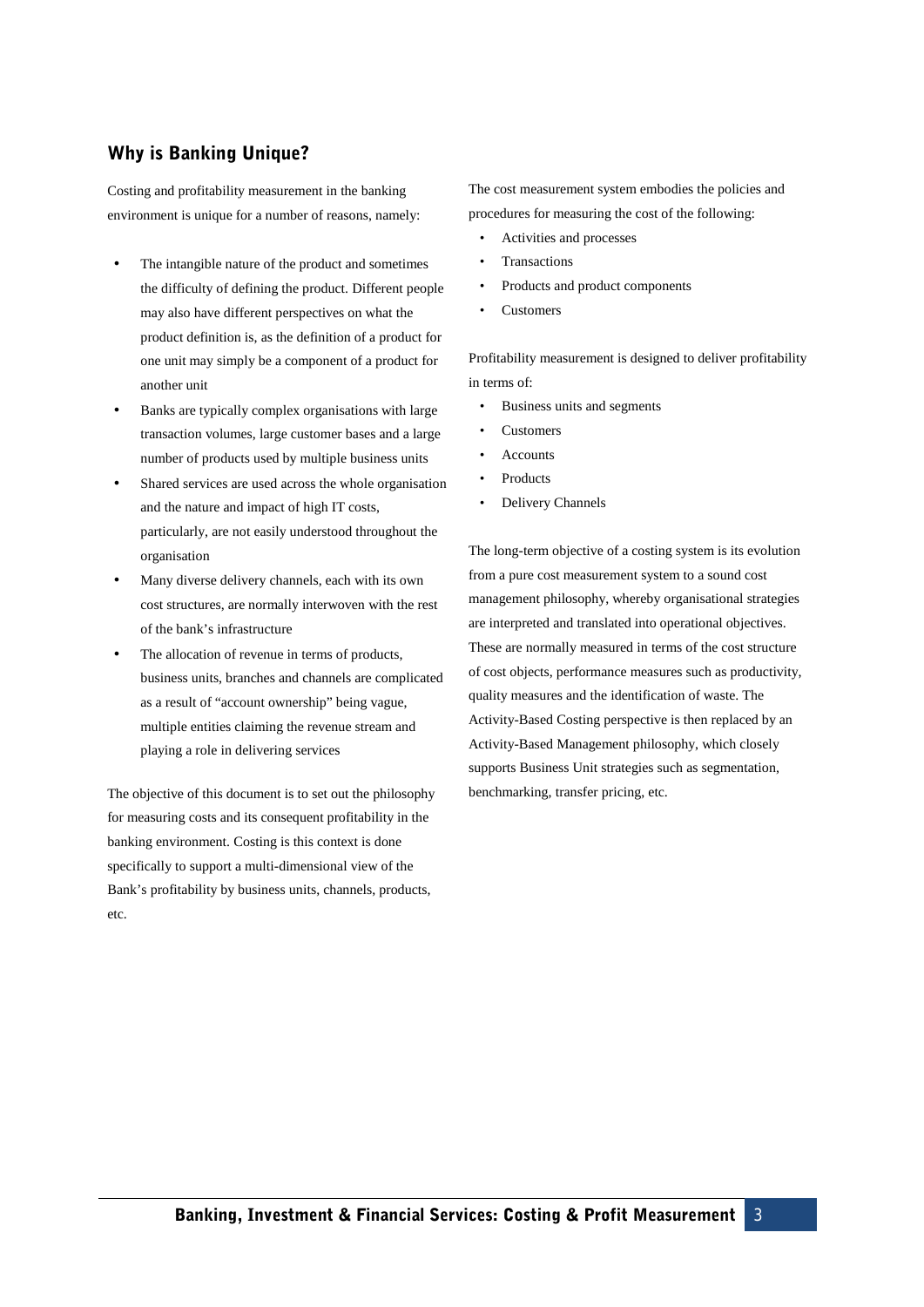# **Costing Philosophy**

The underlying philosophy for the calculation of cost and profitability is an Activity-Based Costing system that calculates the costs of all activities performed in the Bank and specifically differentiates between the cost structures of:

- **Branches**
- Delivery channels, such as ATM or the branch network
- Support structures (shared services) and primary activities
- Individual transactions or product components

The system is designed to be a fully absorbed costing system that transfers all costs to the final cost objects, such as customers and products. Interim "profits" are not permitted and all profits ultimately reside with the Business Units (unless the transfer pricing system is used).

Once a "transfer pricing" regime has been established, the cost system may also be run by utilising defined transfer prices. The costing system is not a "cost recovery" system that recovers costs from various entities based on a few convenient bases, but is rather designed to measure cost of activities and relate this to cost objects as scientifically and accurately as possible.

The ABC philosophy is depicted in the following diagram:

The full general ledger of the Bank is imported into the costing system and costs from individual costs centres are linked to Resources such as People, Machines and Systems and then to activity centres. Through the use of cost drivers, costs are traced to individual cost objects such as transactions or products. Support costs are traced from support activities to primary activities to reflect the full cost of its products and services in the organisational operations. Costs of components of products are calculated to provide cost perspectives, such as:

- Opening accounts
- Maintaining accounts
- Transactions on accounts
- Closing accounts

These product components can again be broken down into subcomponents (similar to a bill-of-material structure) and costed as appropriate for the user.

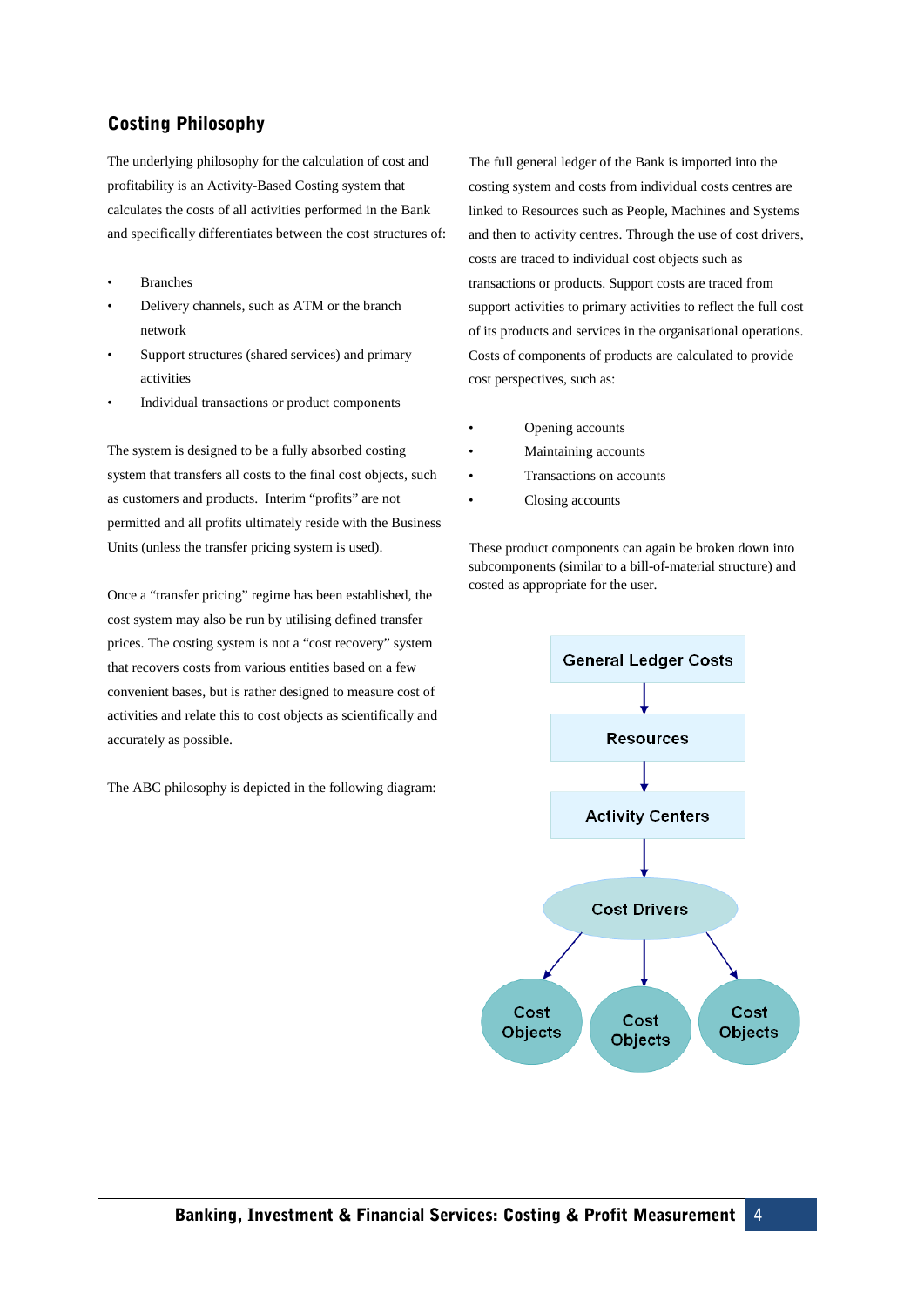#### **Fully absorbed costs**

Costs traced to cost objects also include full support costs and reflect a fully absorbed cost of the entity. This requires that the costing system must balance to the full general ledger. The cost of support services is reflected in the cost rates of activities allocated to products, yet the cost of support services are kept separate. A small percentage of costs may not be allocable on a cost driver basis and these costs will be allocated on the same basis as other costs. For example, cost of transformation may not be considered a specific product cost and may thus be allocated to products on the basis of "other costs".

#### **Cost drivers**

The system uses cost drivers to trace costs to cost objects or products, such as cheque payments or ATM enquiries as accurately as possible. Cost drivers depict the underlying cause and effect of costs. The system is thus not merely a cost recovery system, but finds an acceptable basis for recovering cost.

Cost driver quantities must be updated regularly, preferably monthly, to reflect the dynamics of the organisation and understand the impact of varying volumes.

#### **Variability of cost and marginal costing**

The costing system has been developed with long term cost management as its objective and to manage costs trends over the longer term. The principle of marginal costing is inappropriate as this is merely a short-term view. Furthermore, the definition of fixed and variable costs in a large organisation is extremely subjective and the view may vary, depending from which cost centre the costs are viewed. Yet, for the organisation that wishes to classify its costs along fixed and variable cost lines, a fixed/variable costing should be run.

Robert Kaplan, one of the people who originally conceptualised Activity-Based Costing, states in his book, "Cost and Effect", that the notion of long term variable costs is far more precise and operational with ABC. Firstly, ABC provides an understanding of the reasons why costs vary by analysing variability factors, such as unit variable costs, batch variable costs, customer sustaining costs, etc. In banking terms this implies understanding which costs vary, for example by transaction, by account, by customer or any other factor.

Secondly, ABC forces an understanding of the capacity created by an infrastructure of resources and especially the excess capacity that may exist. Few costs can be considered fixed, and therefore unmanageable, and managers who adopt the fixed cost view could easily feel defeated in their approach to cost management and may not show any inclination for managing costs down. ABC provides managers with the information to make almost all costs variable, either up or down the hierarchy. Management affects the level of spending on a resource by increasing or decreasing the demand for the resource and by their spending on the resource. Variability, thus, is not inherent in the resource and a simplistic "classification" of costs as either fixed or variable will probably lead to wrong business decisions.

The underlying cost management philosophy, therefore, is to manage total cost and to force cost trends (downward) rather than arbitrarily addressing only so-called variable costs.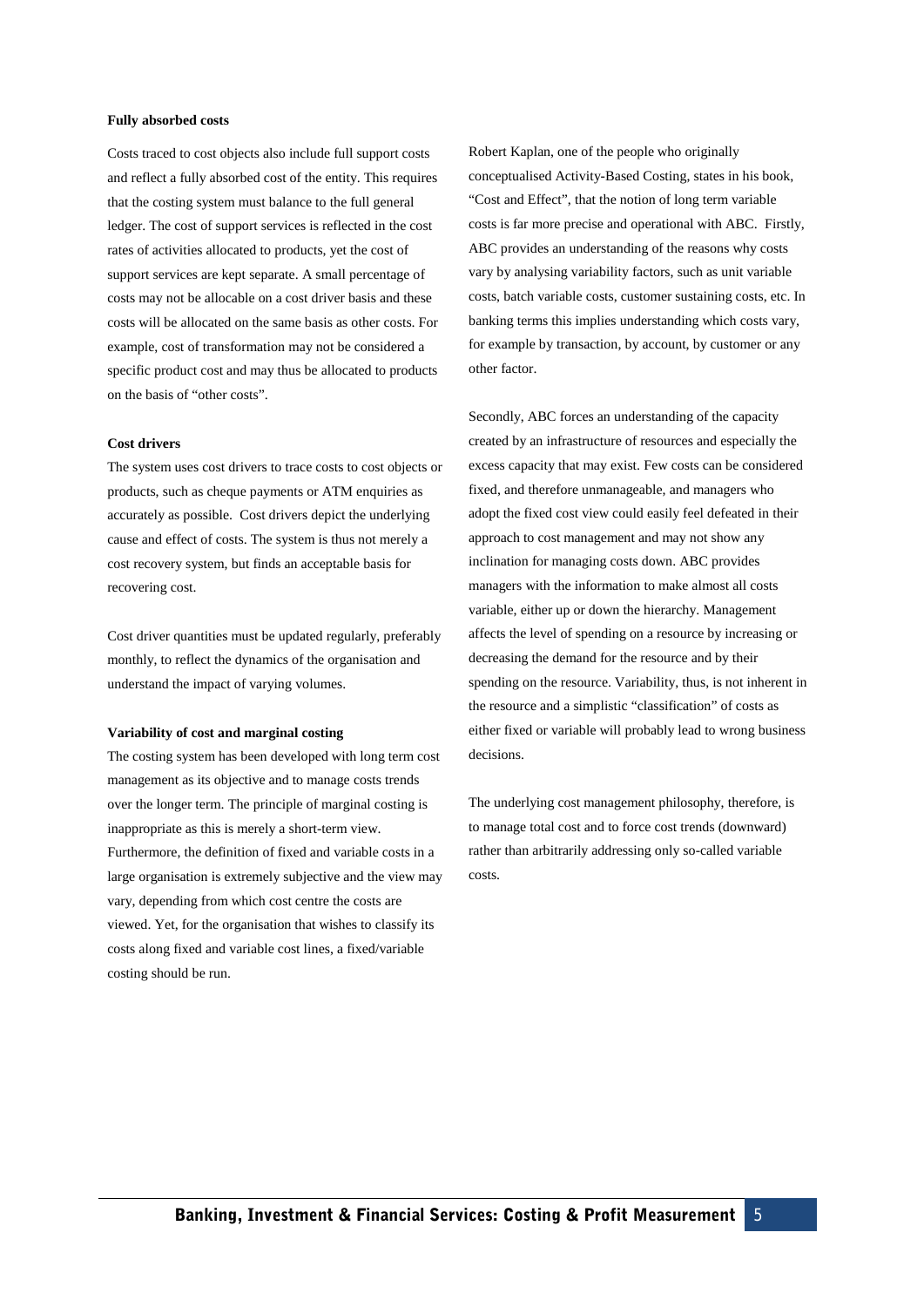# Value Chain Approach

The "value chain" approach has been followed in the analysis and development of the costing system. This implies that products are traced through their full cycle of development until delivery to the customer and includes all costs incurred during the value chain, such as branch costs, IT costs and support cost, or whatever is included in the cost of the "product". Alternative delivery channels are also costed separately.



Logically trace the product through the organisation.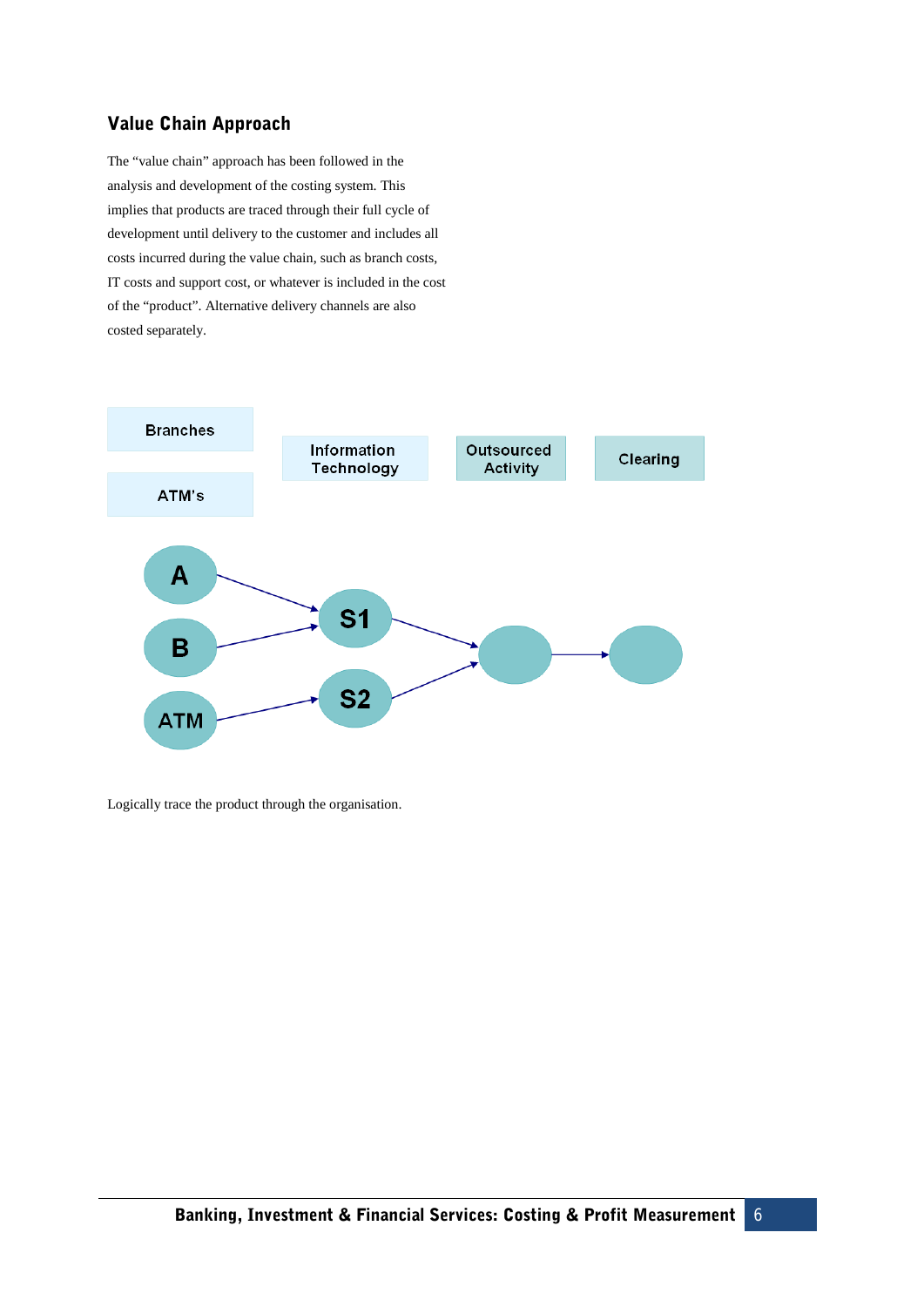# **Profitability Measurement**

### **Customers, SBU's and Products**

The profitability measurement system of the Bank measures profitability by business unit through a definition of customer account ownership. Product profitability is measured in terms of the income that is earned through the customers. The assumption is that multiple business units could market a product. Profits by product would thus equate profits by customers, other than customer specific costs that cannot be traced to products. Delivery of product, however, may be via different delivery channels and a certain amount of revenue could thus be attributed to the distribution channel. This is normally managed through transfer prices or benchmarked costs. Profit measurement is done in terms of the following income and cost structure:

- Interest earned or paid
- Cost or worth of funds
- Non-interest revenues, such as deposit fees, commissions, etc.
- Cost of financial and non-financial transactions used by the account, as determined on activity-based costing principles and typically provided by multiple delivery channels.
- Customer specific costs

# **Channel profitability**

Channel profitability must be measured for the following channels:

- Branch network
- ATM network
- On-line or electronic banking (Internet)
- Telephone banking (Direct Line), Call Centres.

For this profitability measurement to be calculated accurately, the principle of transfer pricing needs to be applied between channel service providers and business units. (The costing system is designed to apply transfer pricing when rates and principles have been decided.)

The measurement of channel profitability must take the following into account:

- "Products" delivered or serviced by delivery channels are "manufactured" in different stages in the channel and costs may be incurred in the branch, in the IT division, in processing centres, etc. The cost of the product should thus reflect the cost components during the different stages.
- Profitability for the channel could be measured in two ways:
- By dividing the profit (difference between cost and income on the product) between the SBU and the different service providers in an agreed manner This is termed the "revenue" approach and implies that service providers share in the profitability (or lack of it) of the final product, or
- By agreeing a transfer cost for each stage in the service channel (typically based on the costs incurred by each party). This is referred to as the "cost" approach and rewards service providers based on their cost structure. This may be based on economic value added principles or by agreeing on a reasonable return on investment to channels.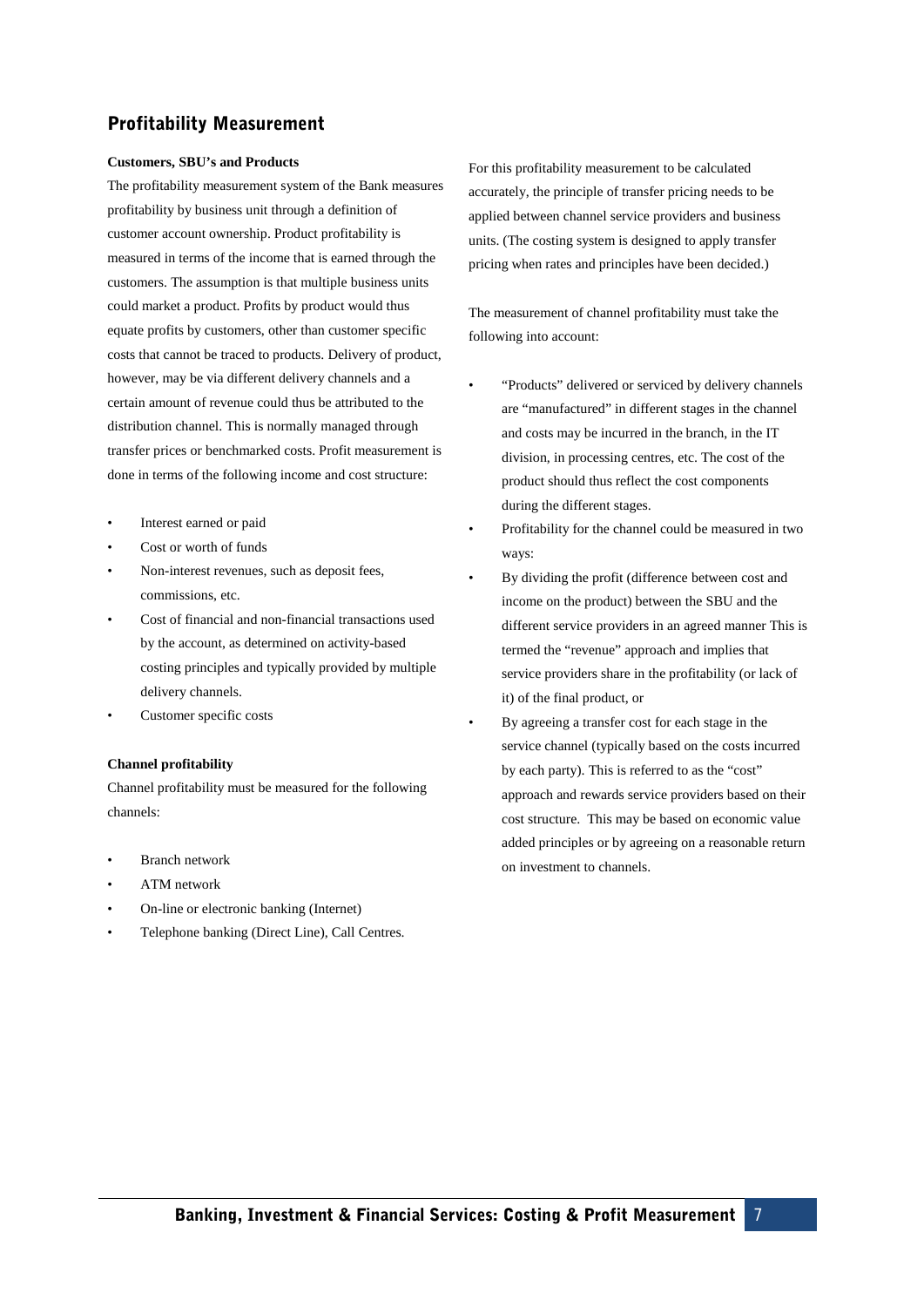# Terminology

A description of the following terms is necessary to clarify issues in this document.

#### **Resource**

A resource represents a Unit that produces outputs such as Staff, Machines, Systems, etc. These resources represent a significant portion of costs consumed in any organisation. Staff resources, for example would not only attract their direct remuneration but also support costs such as offices, networks, HR costs etc. This provides a measurement of the "true" cost of a resource and also how this resource is used in the organization. Resources such as systems would attract their development cost, maintenance, licence fees, hardware, share of networks , etc to make such a system function, Thus the true cost of a system is shown as well as how this "resource" is deployed in an organization.

### **Activity**

Activities represent the work performed by organisations in the form of tasks. A homogenous group of tasks with similar outputs and cost structures are aggregated in an activity centre. Costs are collected for the activity centre and traced to the outputs utilising the cost driver for the activity. Activities could be defined from a physical, logical or cost perspective. In most cases, the physical perspective is used to define activities. For example, the tellers in a branch represent an activity centre, as this forms one physical location and, although many outputs are delivered, these are essentially all processed transactions.

Activities can be divided into primary and secondary activities. Primary activities relate to the delivery of products and services, while secondary activities provide services for other activities in the organisation. The cost of secondary activities must be transferred to the activities that are serviced (i.e. the internal customers).

# **Cost drivers**

The cost driver is a significant determinant of cost. An increase or decrease in the volume of the cost driver normally results in a consequent increase or decrease in the cost of the activity centre. Good cost drivers normally show high statistical correlation between the cost driver and the level of cost. For example, the more transactions a teller operation processes, the higher the cost will be. (More tellers, more machines, more space, etc.) The cost driver for a canteen would be the number of meals prepared (more ingredients, more energy, and more staff relative to the number of meals that have to be delivered). Cost drivers are measured dynamically, that is every period, to reflect the impact of the changes on cost during that period.

#### **Resource drivers**

Resource drivers are allocation bases used by the activitybased costing system to allocate costs to entities. CPU-time by transaction by branch could, for example, be a resource driver to allocate certain computer costs to branches. Square meters could be used for allocating costs of a certain premises to activities performed on those premises. Resource drivers could be static or dynamic. Static resource drivers would not necessarily change from period to period (square meters will only change if an operation is restructured). Dynamic resource drivers imply the existence of a quantity relating to the use of a resource during a specific period. The transactions processed during any period will be different from other periods and will thus impact on resources consumed.

Resource drivers are normally used for simplistic cost allocations, such as costs within a branch.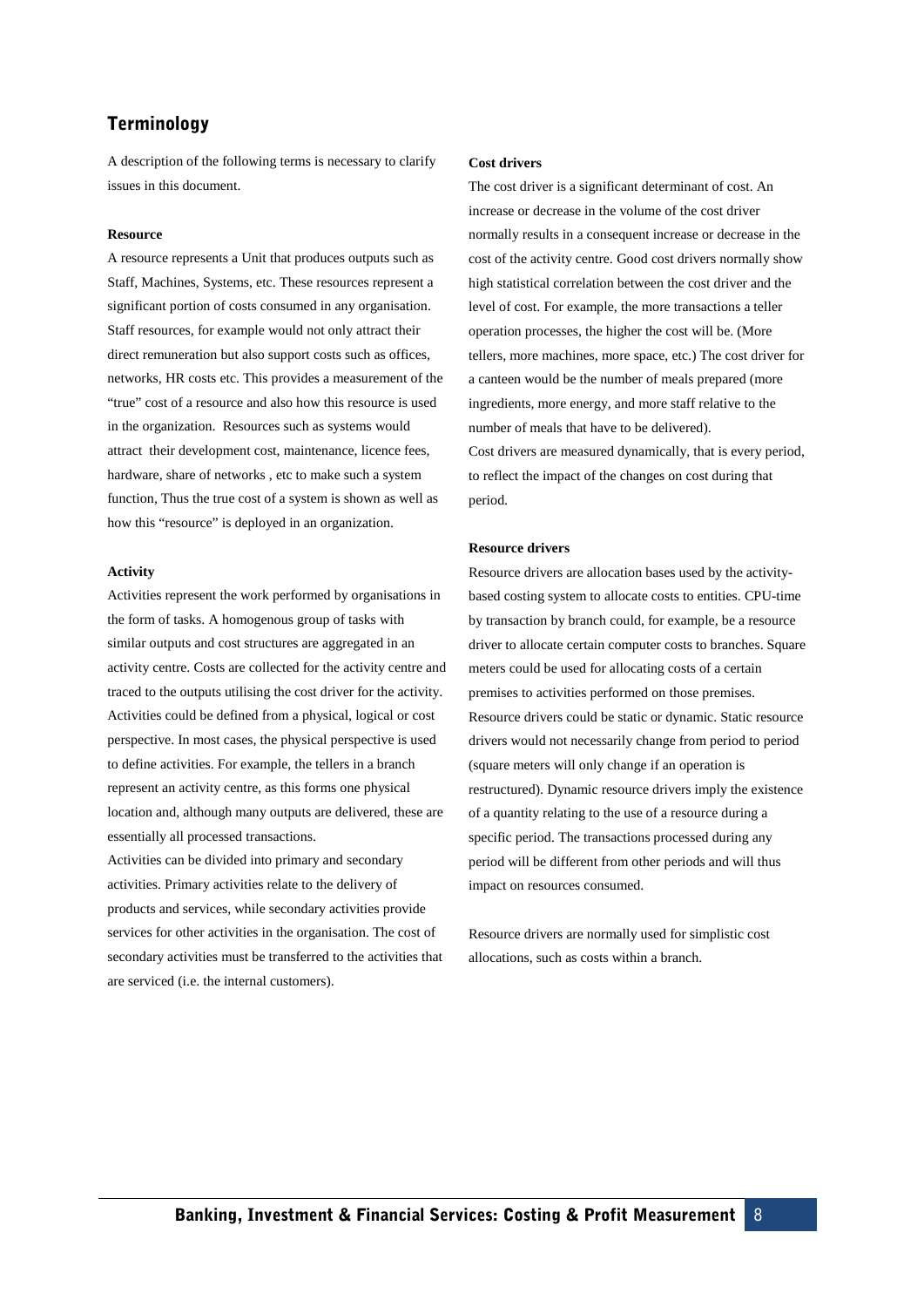#### **Measures**

All volumetric measures in the costing system, including cost drivers, allocation bases, productivity measures, etc. are collected as measures in the costing system. Measures are held by specific period to enable costing to be done by specific period. For example, the transactions (cheques, deposits, etc) processed in a branch are all measures for that branch.

Measures are classified as production measures, productivity measures, quality measures, waste measures, or other classifications that may be required from the system. Measures do not necessarily carry the same weight. Outputs from tellers (cheques, deposits, enquiries) may all be measures, but the time spent on each output may differ dramatically, thus necessitating a weighting of the measures or outputs.

### **Cost objects**

In the case of most Banks, few physical products exist and all objects for which costs are accumulated are referred to as cost objects. Cost objects could be ultimate "products", such as a cheque account, but may also be intermediate products or "product components", such as a payment by a cheque. Intermediate cost objects are measured in order to provide an understanding of the cost of the components of the final product or where the intermediate product undergoes transformation before being transferred to final cost objects. Transactions (financial and non-financial) are some of the most important cost objects in the Bank and a summary view of this is equally important. Transactions may be summarised in the following groups for example:

- Account opening transactions
- Account maintenance transactions
- Account closing transactions
- Processed transactions

#### **Bill-of-Activities**

The Bill-of-Activity is a description of the routing the cost object (or product) takes through the activities in its path towards the customer. This enables a calculation of the cost at each step in the "production" of a cost object and is vital for cost management purposes. A cheque, for example, could be processed by the tellers, in the proof department, by the clearinghouse, through the IT system and even by an external party such as EDS. The Bill-of-Activities will reflect the costs that the cost object accumulates from all these activities.

### **Customer account**

A customer account is managed and "owned" by a business unit (or branch) and indicates a specific sub-product, such as a DDA01 "minimum monthly balance" product. This unit determines the ownership of the interest spread on the account as well as the non-interest revenue, such as deposit fees and commissions. Service providers, such as branches, ATM networks, etc, must be refunded for the cost of providing the service, either through a share of the profit on the account or a transfer cost for the services provided.

#### **Customer**

Banks have become customer centric organizations and various customer views are thus made available within the customer profitability system. Besides financial information gathered in terms of its customers, several other metrics, indicators and information is also gathered by customer in order to manage the relationship with the customer. These would include cross-sell ratios, share of wallet calculations, etc.

A customer is a collection of a number of accounts, such as cheque accounts, mortgages, savings, etc. The customer is not "owned" by a specific business unit because of the diversity of products that may exist. Profitability can be summarised by customer, but not by customer within the SBU (unless business rules dictate such "ownership").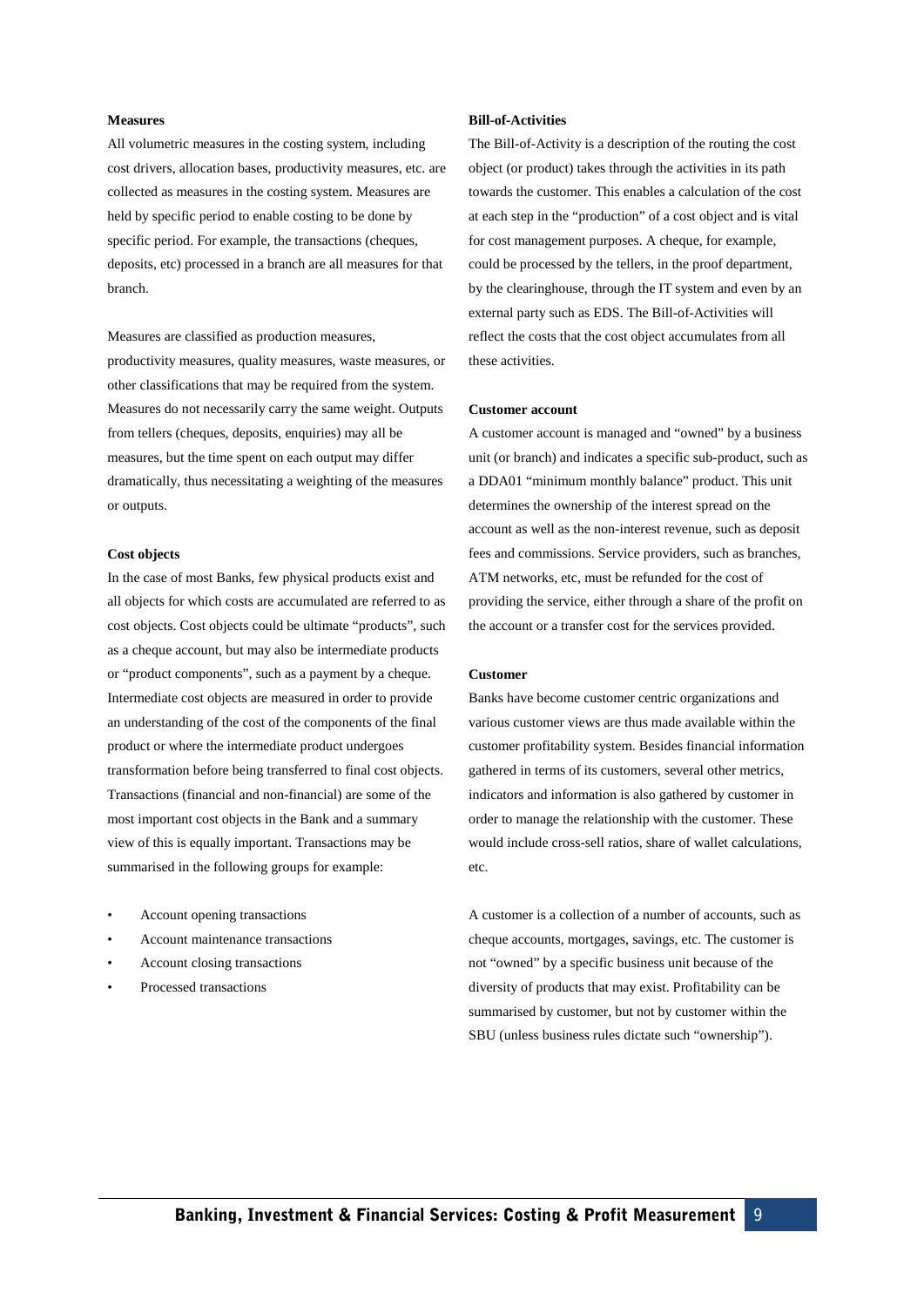### **Customer portfolio**

A customer portfolio comprises a number of customer accounts that are "managed" together or seen as a group such as a business group. This is simply a summary view of a number of customer accounts.

### **Customer segment**

For marketing purposes customers may be segmented, depending on various criteria, such as:

- Size (ie. balance of the account)
- Financial relationship (ie. profitability)
- Behaviour patterns (ie. volumes of transactions)
- Demographics (age groups, professions, etc)

The customer profitability system would provide management with the means to classify customers into respective segments and rank customers within such segments (for example in terms of profitability or size).

# **Product**

A product forms a collection of a group of accounts with similar characteristics, such as all cheque accounts (the DDA product) and may be differentiated at sub-product level according to the specific type of cheque account. Products could be managed by a business unit, but are normally not used exclusively by a SBU.

### **Strategic Business Unit (SBU)**

An SBU manages a group of customer accounts that are defined by a set of business rules and that are dependent on:

- Customer type
- Sub-products and their combinations
- **Branch**
- **Segment**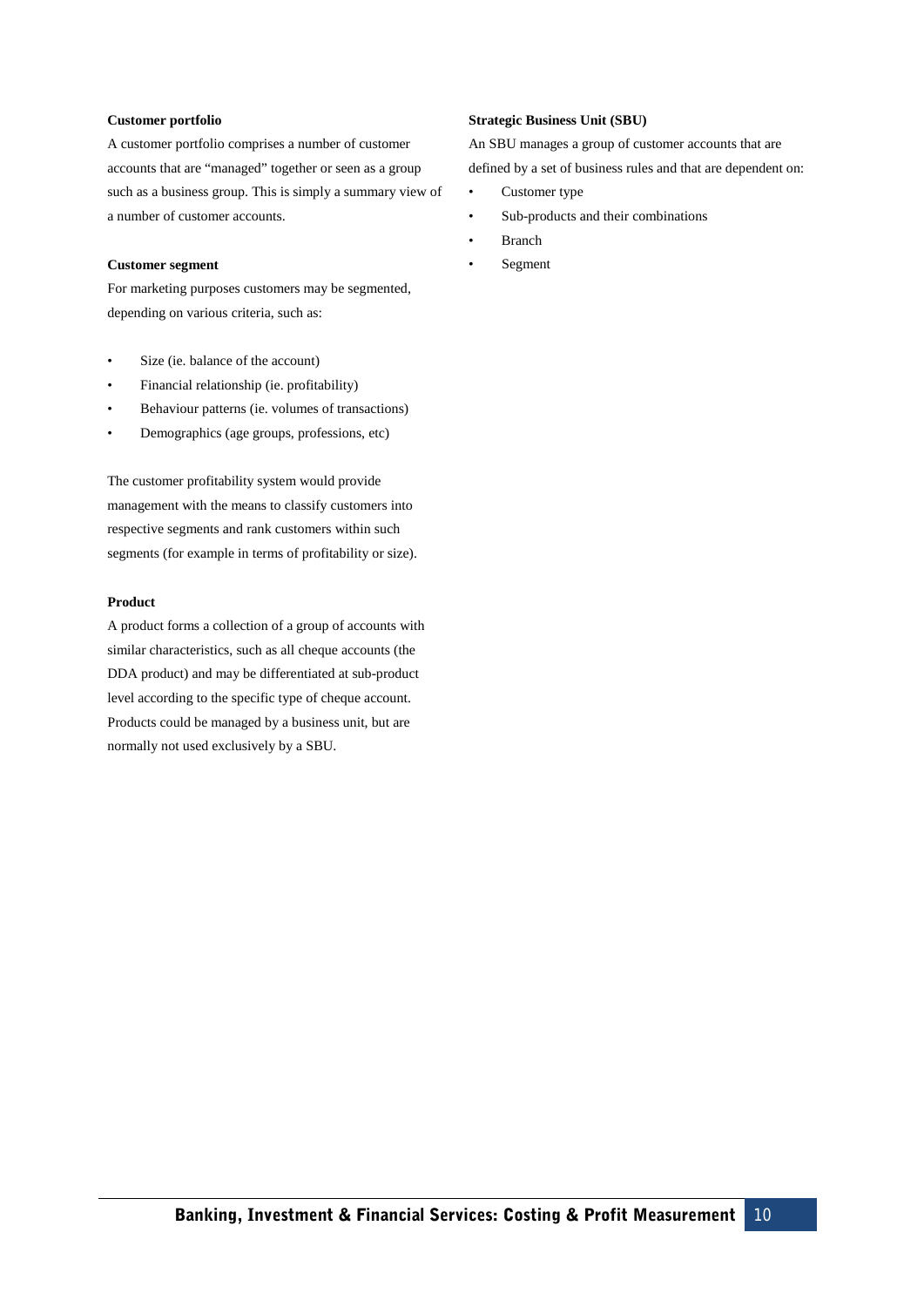#### **Accrual principle**

No further accrual of cost, other than that done in the accounting system, is done in the costing system. Thus, incorrect accruals in the general ledger will also find their way to the calculation of product costs and customer profitability. A strict accrual policy in the accounting system will improve the period accuracy of all costs.

### **Life cycle of cost objects**

The costs of cost objects are calculated by single period only and currently no calculation is done to establish the cost of a cost object over its entire life cycle. An example would be a mortgage bond with a life cycle of many years. The system provides views on the mortgage, period by period, but no life cycle view is prepared. And yet this view is important for products such as term loans, hire purchase agreements, etc.

#### **Matching costs with revenue**

Matching costs with revenue as viewed from two perspectives:

• Income recognition of interest streams

The income credited or debited to accounts from operational systems is not changed in the costing system. Cost of funds (or worth of funds) is calculated on the same balance as that used for calculating the interest based on the average market rate that applies to the specific period. Income is traced to the entity that "owns" the account relationship.

#### • Non-interest revenue and associated costs

Non-interest revenues are recognized as and when charged to customer accounts. Costs for these transactions or services are calculated in the costing system for the same volume of transactions, based on the expense structure for the month under consideration. No lagging or leading of cost structure is currently undertaking.

#### **Materiality**

In analysing costs a pragmatic approach is taken. Here materiality is an important factor in determining the extent and detail of the cost analysis. In this regard the objective is to analyse 85% of costs in a cost centre as accurately as possible and to improve this ratio with cost elements that are analysed cost effectively. In most cases this includes a detailed analysis of the following cost groups:

- Payroll costs
- Premises costs
- IT costs
- Asset costs

### **Cost of idle capacity**

Cost of idle capacity may be costed into products where capacity of activities is not currently measured. The system is structured in such a manner that the cost of idle capacity may be calculated should measures be available and that the waste resulting from capacity could then be reported on.

#### **Waste**

Cost of other forms of waste is not costed in the system and is included in the cost of products. The system, however, is set up to accommodate the calculation of waste costs and its reporting.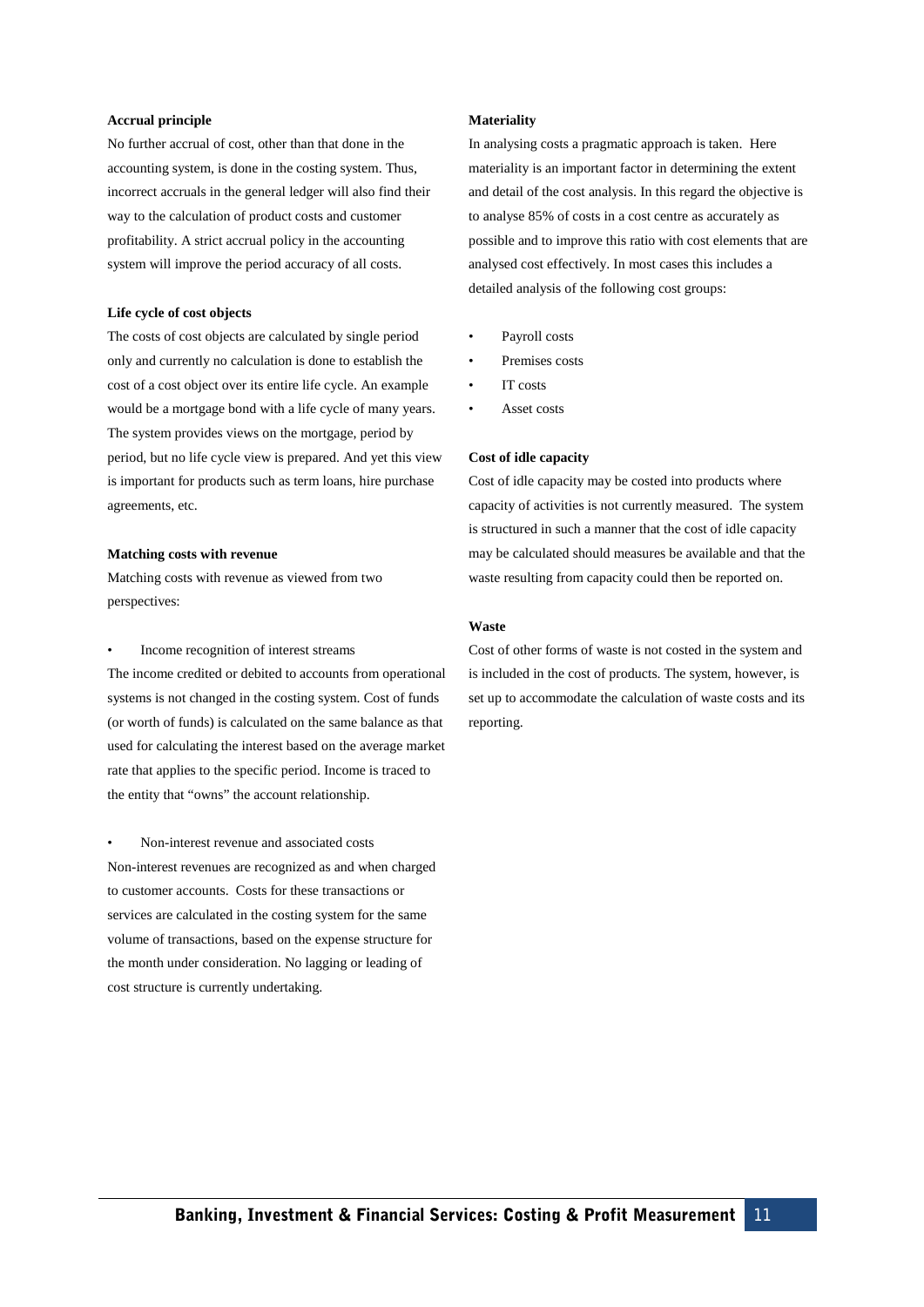# **Method of Calculation**

# **Costing**

The following describes the method by which the cost calculation takes place.

# **Step 1 -Linking of General Ledger**

The general ledger is linked to the costing system and to the profitability measurement system. Costs are essentially linked to the costing system and revenues to the profitability system. The following type of costs are found in the general ledger:

# *Direct costs*

These costs may be directly associated with a resource, cost object or activity and should be traced accordingly. For example, charges from a clearinghouse can be traced directly to cheques (cost object) processed.

# *Cost groups*

These costs cannot be traced directly to a cost object or activity but can be related to a group of costs that can be traced to activities or cost objects using a resource driver. For example, cost of premises (Rates, electricity and water) cannot be traced to an activity directly, but using a resource driver such as square meters, is allocable to individual activities.

# *Unallocated costs*

Certain costs cannot be traced to activities or cost objects and will be allocated as a percentage of other costs already allocated. Examples are certain strategic expenses that will not have an immediate effect on customers or products or perhaps the cost of an affirmative action programme.

This can be depicted as follows;

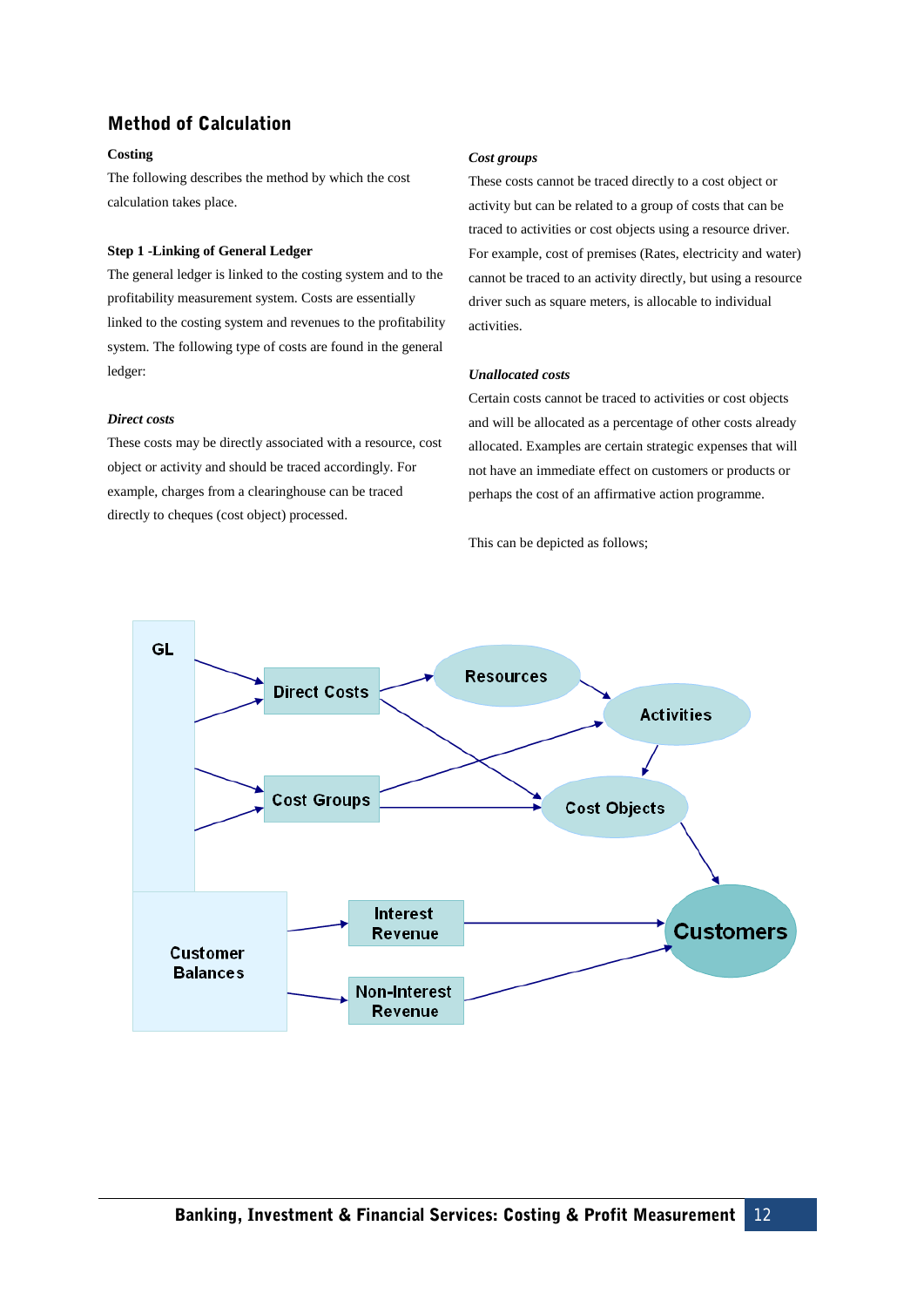#### **Step 2 - Accounting integrity**

As a first step in ensuring accounting integrity, the links of the general ledger to the costing system must be ensured. This is achieved by balancing linked costs to the GL inputs.

#### **Step 3 – Transferring support costs to primary activities**

Support costs (or shared services) account for approximately 25-40% of all costs in a Bank and the impact of this cost on other activities (or resources) must be accurately measured. This is done by determining cost drivers for support activities and tracing the support costs to other activities (or internal customers). In this way, the cost of primary activities also includes the cost of secondary activities and is a further step in the full cost absorption process. Upward transparency of support cost is an essential element in a sound cost management system.

#### **Step 4 – Costing of cost objects**

Once costs of all activities have been determined and costs from secondary activities have been transferred to primary activities, the costs of activities are then traced to cost objects or products and customers.

The system also allows movement of costs between cost objects, as some cost objects (intermediate products) need to be transferred to other cost objects (final products).

Costing of cost objects is based on time studies performed in order to measure the time taken for each cost object. These times are then multiplied by actual volumes for a specific period to calculate the actual cost of the cost object for that period.

Costs are normally based on actual throughput and not on theoretical capacity. As more experience is gained in the determination of capacity, cost calculations are based on capacity and for indicating capacity waste. This will require the introduction of capacity ratings and "waste" measures. A separate calculation could be performed for this.

An example of such a calculation is as follows:

| Activity Cost Calculation (eg. tellers) |                                        |                |    |                  |    |          |  |
|-----------------------------------------|----------------------------------------|----------------|----|------------------|----|----------|--|
| Direct costs:                           | GL-1                                   | (Salaries)     | \$ | 2.000            |    |          |  |
|                                         | $GL-2$                                 | (Stationary)   | \$ | 3,000            |    |          |  |
| Cost groups:                            | CG1                                    | (Premises)     | \$ | 1.000            |    |          |  |
|                                         | CG2                                    | (Depreciation) | \$ | 5.000            |    |          |  |
| Transferred in costs:                   | T1                                     | (Supervision)  | \$ | 4,000            |    |          |  |
|                                         | T2                                     | (Systems)      | \$ | 2,000            |    |          |  |
| Total activity cost                     |                                        |                |    |                  | \$ | 17,000   |  |
| Output total:                           |                                        |                |    |                  |    | 5000 Hrs |  |
| Cost object or Product 1:               | 1000 units $x \times 2$ hrs = 2000 hrs |                |    |                  |    |          |  |
| Cost object or Product 2:               | 500 units $x = 3$ hrs = 1500 hrs       |                |    |                  |    |          |  |
| Cost object or Product 3:               | 1500 units $\times$ 1 hrs = 1500 hrs   |                |    |                  |    |          |  |
| Activity Rate per hour                  | $(\$17000/5000)$                       |                |    | $$3.40$ per hour |    |          |  |

#### Cost Object Cost Calculation (eg. a cheque)

| Direct costs:              | $GL-7$                                   | (Paper)       | \$<br>5.000 |                   |
|----------------------------|------------------------------------------|---------------|-------------|-------------------|
|                            | $GL-9$                                   | (Stamp duty)  | \$<br>2,000 |                   |
| Transferred in costs:      | T1                                       | (Supervision) | \$<br>5,000 |                   |
|                            | T2                                       | (CPU time)    | \$<br>1.000 |                   |
| Bill-of-Activity costs:    |                                          |               |             |                   |
| Activity 1 (Tellers):      | 1000 units x 2 hrs = 2000 hrs $@$ \$3,40 |               | \$<br>6,800 |                   |
| Activity 2 (Proof):        | 1000 units x 4 hrs = 8000 hrs @ 90c      |               | \$<br>7.200 |                   |
| Total cost for cost object |                                          |               |             | \$<br>27,000      |
| Cost per unit              | (\$27000/1000)                           |               |             | $$27.00$ per unit |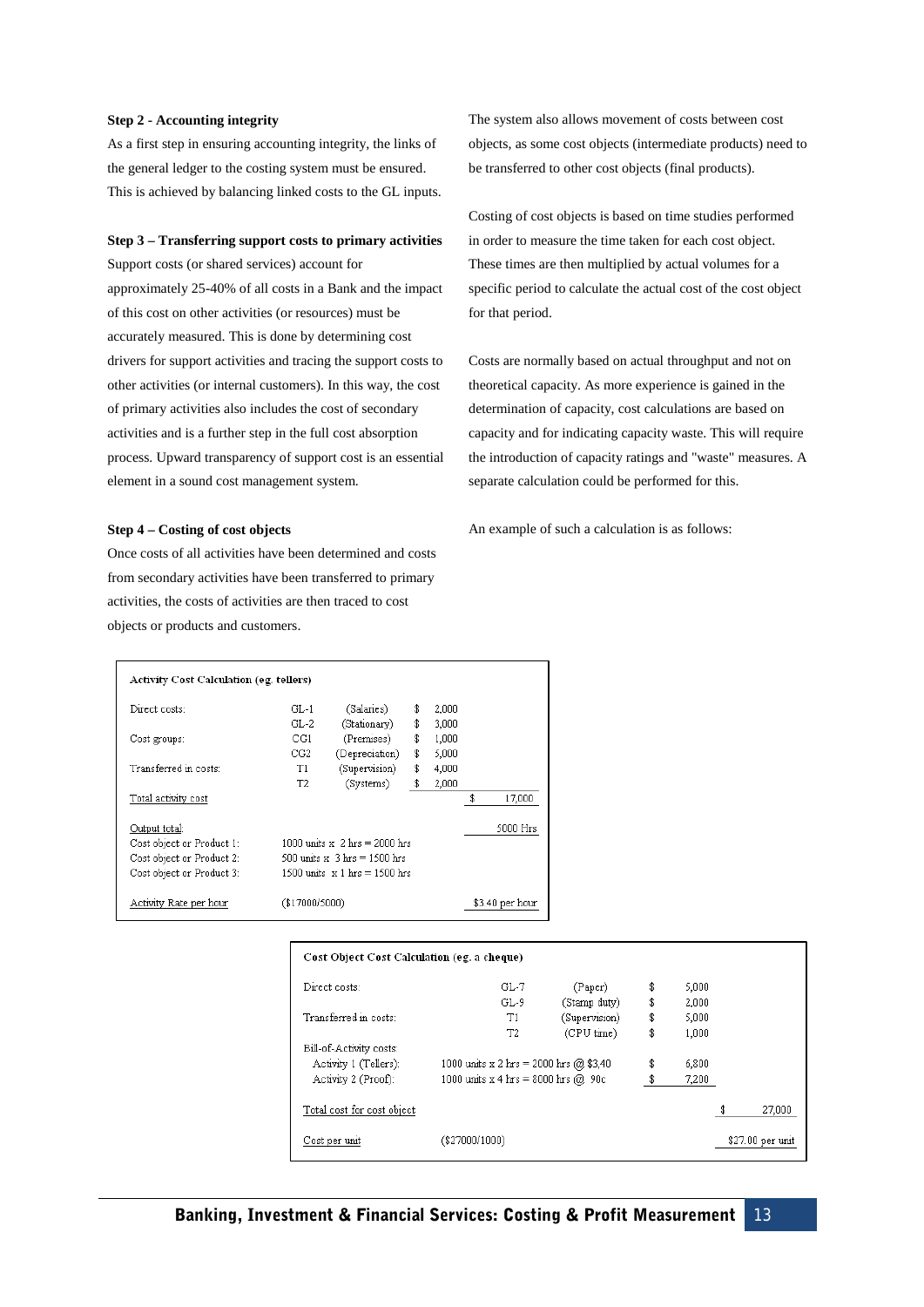The costing system represents a multidimensional matrix of the organisation where cost objects "move" through the organisation to pick up costs. This can simplistically be viewed as follows:

| Cost object 1 | Activity1<br>\$3 | Activity 2 | Activity 3 | Activity N<br>$\longrightarrow$ \$2 $\longrightarrow$ \$5 $\longrightarrow$ \$4 $\longrightarrow$ = \$14 | Total |
|---------------|------------------|------------|------------|----------------------------------------------------------------------------------------------------------|-------|
| Cost object 2 |                  |            |            |                                                                                                          |       |
| Cost object 3 |                  |            |            |                                                                                                          |       |
| Cost object N |                  |            |            |                                                                                                          |       |

This cost is then traced to the customer, based on the number of these transactions that the particular customer has used.

# **Step 5 - System integrity**

System integrity must be rechecked to ensure that all costs have been allocated accurately to cost objects and that they balance to the general ledger inputs.

# **Step 6 - Set-up of cost rate table**

Once the cost calculations have been done, a cost rate table designed per transaction (per branch category), which is then linked to the profitability measurement system. Examples of the rates that are calculated are:

| Branch category  |                | Product Transaction | Source | Rate   |
|------------------|----------------|---------------------|--------|--------|
| Large Commercial |                | Savings Payment     | Branch | \$2.30 |
| Medium Retail    | Cheque Deposit |                     | ATM    | \$4.86 |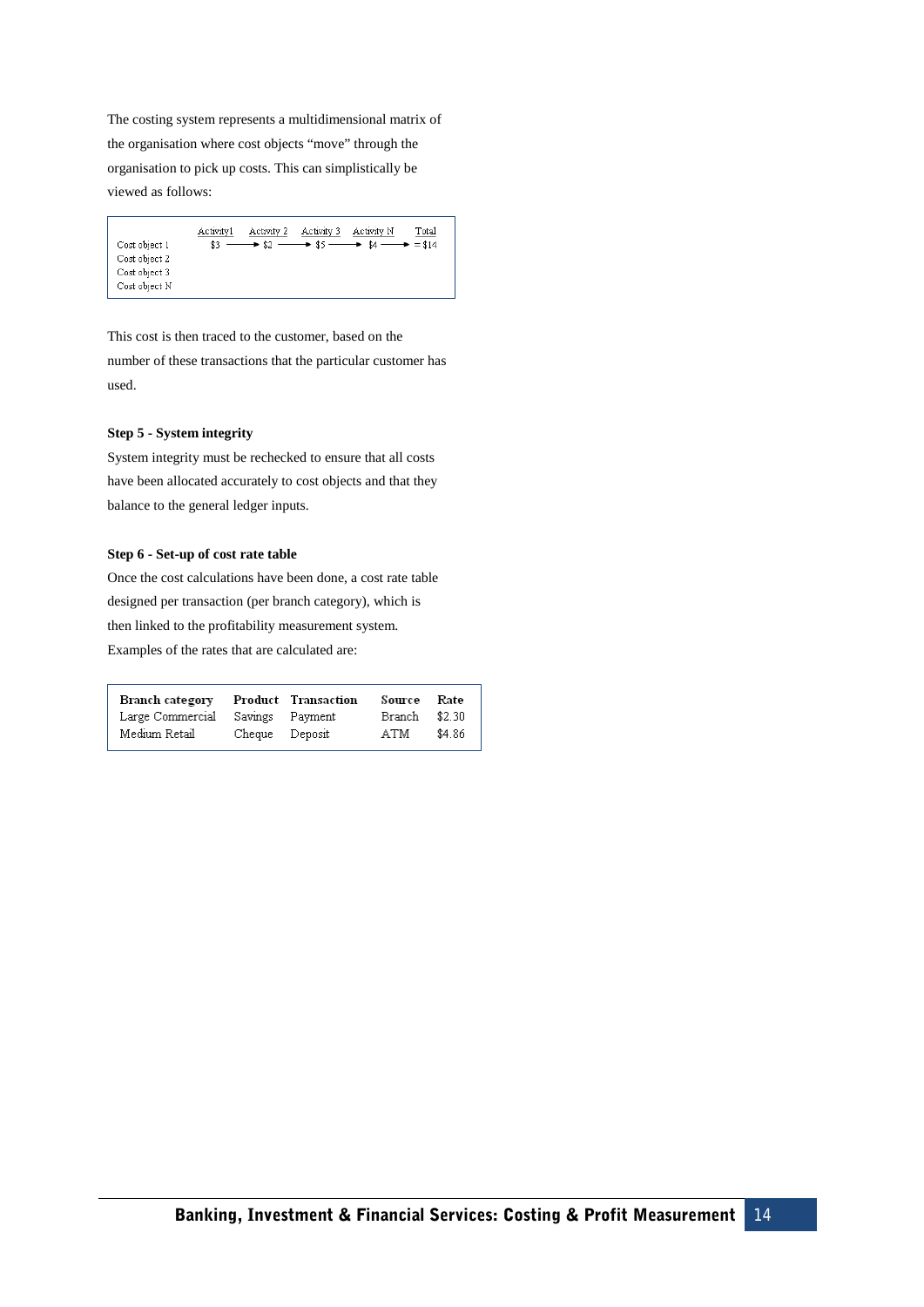# **Profit Measurement**

The method for calculating profitability is as follows:

# **Step 1 – Read all customer transactions into a volume database**

Every month, all customer financial transactions conducted in the Bank are processed in the Customer Profitability system and summarised in a multidimensional format to the following attributes:

- Transacting branch
- Account owning branch
- Account number
- Sub-product
- Transaction number
- Source of transaction
- Period (month and year)

It must be stressed that it is not the function of the costing system to ensure the integrity of the transactions and balances received by the costing system. This must be ensured by systems such as the data warehouse providing the information.

# **Step 2 – Read all customer balances into the customer profitability system**

Every month all customer balances, including revenue, are updated on the customer account held in the customer profitability system. All transactions from the volume table are also linked to customers.

Revenues consist of two groups, namely:

Interest revenue

All interest revenues are linked to individual customer accounts and are balanced back to total interest income according to the general ledger.

#### Non-interest revenue

All service fees, commissions and other non-interest revenues are also linked to individual customer accounts and balanced back to the general ledger system. In some cases fees, such as cash deposit fees, may be traced to the delivery channel rather than the business unit owning the account relationship.

#### **Step 3 – Integrity checking**

Integrity checking is done to ensure that all transactions have been received and populated in the customer profitability system. Integrity of revenue streams is achieved by balancing it to the general ledger system.

#### **Step 4 – Import and create non-financial transactions**

Every month transaction accounts representing nonfinancial transactions are imported into the customer profitability system. Certain "transactions" are generated from information held in the data warehouse.

#### **Step 5 – Apply cost rates**

Cost rates calculated in the ABC system are applied to the transactions held in the customer profitability system to update profitability by account, by product, etc.

#### **Step 6 – Integrity checking to costing system**

Costs calculated in the customer profitability system are balanced back to the costing system to determine under or over charges. Cost rates of tested branches are applied to transactions of non-tested branches to benchmark these branches against tested branches. Under or over recoveries of non-tested branches are used to recalculate the transaction cost rates for these branches. The new cost rates are then re-applied to the customer profitability system.

An alternative method is to use the cost rates of the tested branches for all transaction charges to customers. This will, however, result in over or under recoveries in branches.

#### **Step 7 – Populate Data Mart**

Once the customer profitability system has been balanced, the final figures are populated in the Customer Data Mart.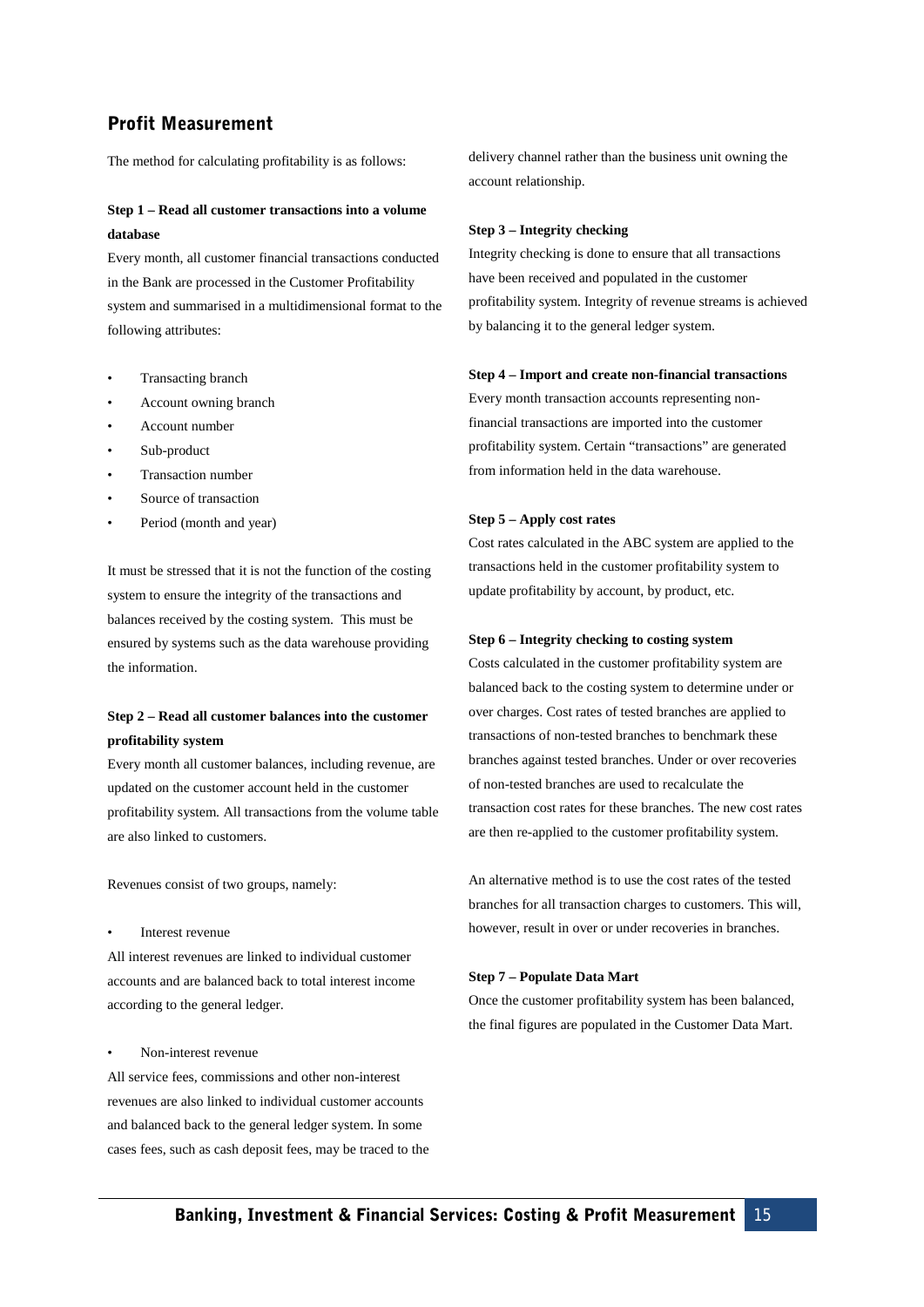#### **Simultaneous cost transfers for shared services**

The nature of a Bank is such that a large number of entities deliver work or products for each other. These interrelationships require that the system solve these as simultaneous cost transfers in the costing system. Thousands of these simultaneous equations exist in the Bank and are often referred to as the "spaghetti" network.

The solution of these equations provides the only comprehensive perspective of the total cost structure of the entire Bank and all its operating units as well as their collective impact on each other. The system, nevertheless, retains the "picture" on an individual business entity.

The following diagram, resembling a "spaghetti" network, illustrates this concept.

Example of a cost flow diagram;

#### **Funds transfer pricing**

Cost of funds supplied to customers or cost for the use of funds from customers is calculated in the customer profitability system. This calculation is based on an average market rate supplied by product, irrespective of risk category (risk differentiation could also be applied, should this be required to meet Basel II requirements). This rate is then applied to average balances by account for the particular product to determine the interest margin or spread on accounts or products. If a more sophisticated funds transfer pricing mechanism is required, the business rules to achieve this need to be identified.

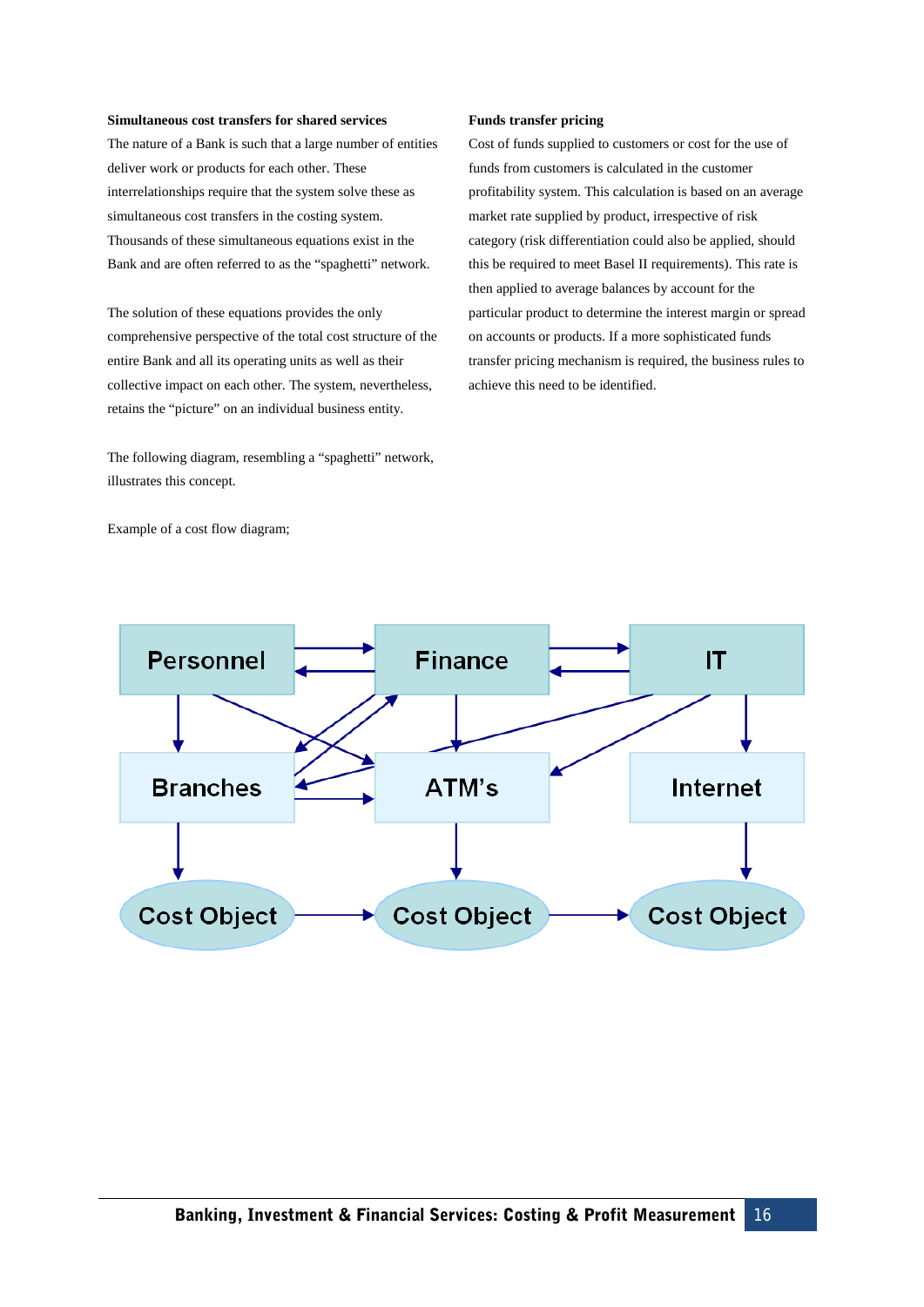#### **Periodic recalculation of cost**

Costings need to be calculated regularly in order to feed the result of cost improvement actions back to management and to monitor cost trends for comparison with pricing. The cost system recalculates cost results on a monthly basis. For this purpose the costing system is designed to recalculate costs by importing costs from the general ledger and volumes from the operational systems on a monthly basis.

It is also able to compare results between different periods. The system is therefore designed to conveniently import values from every period. This includes the import of financial as well as non-financial or volumetric information.

All financial measures are imported monthly. Frequency of importation of volumetric needs to be indicated such as monthly, quarterly, six monthly, yearly, or as and when required.

The Bank is able to decide whether it wishes to use monthly, quarterly or six-month average costs to charge costs to customers.

#### **Electronic linking of information**

Because of the vast volumes processed by a Bank, it is essential that all costs and the bulk of measure is electronically imported or linked to the costing system. These costs and measures should preferably be sourced from the data warehouse

#### **Profiling of Branches**

Branches are typically analysed into 20-35 activity centres and approximately 200 financial and non-financial products or cost objects. The costs of these cost objects, for which volumetric information has to be provided, are analysed in great detail on a monthly basis. Time standards must also be reviewed regularly for all cost objects.

Because of the extensive detail in which a branch is analysed and the number of inputs involved, it is not practical to do this analysis for all the branches in the entire Bank. Branch costs could thus be based on a sample of branches to represent the branch component of costs. These are referred to as "tested" branches.

Costs of non-tested branches are still linked to the branch, but not at the level of detail described above. All support costs are traced to the non-tested branches to reflect the total cost of a branch.

Branch costs could also vary dramatically between branches, which could reflect on the costs charged to customers for using a specific branch. For this reason branches are categorised into a number of branch categories and costs are transferred to customers at the average of a category. This provides a powerful benchmarking capability within the Bank. Branches are categorized according to:

- Types of business (Personal Bank, Commercial, etc.)
- Size of branch (small, medium, large)

All branches (tested and non-tested) are linked to the categories in order to benchmark similar branch cost structures. The profiled cost of transactions (based on the category) is applied to the non-tested branch's transactions to compare this "recovery" with the actual costs of the branch in order to determine whether the branch is operating at a higher or lower cost structure than the category of branch it falls into. The resulting variance or over/underrecovery could either be retained in the branch, reflecting a productivity factor, or it could be an indication of the branch's effectiveness, or all costs may be fully charged out by an appropriate adjustment to the transaction rates.

Branches could be categorized into any number of categories.

Although the current time standards loaded into the ABC system are based on the Productivity Measurement Systems and accept uniform work methods between branches, the ABC system provides flexibility to introduce branch specific standards.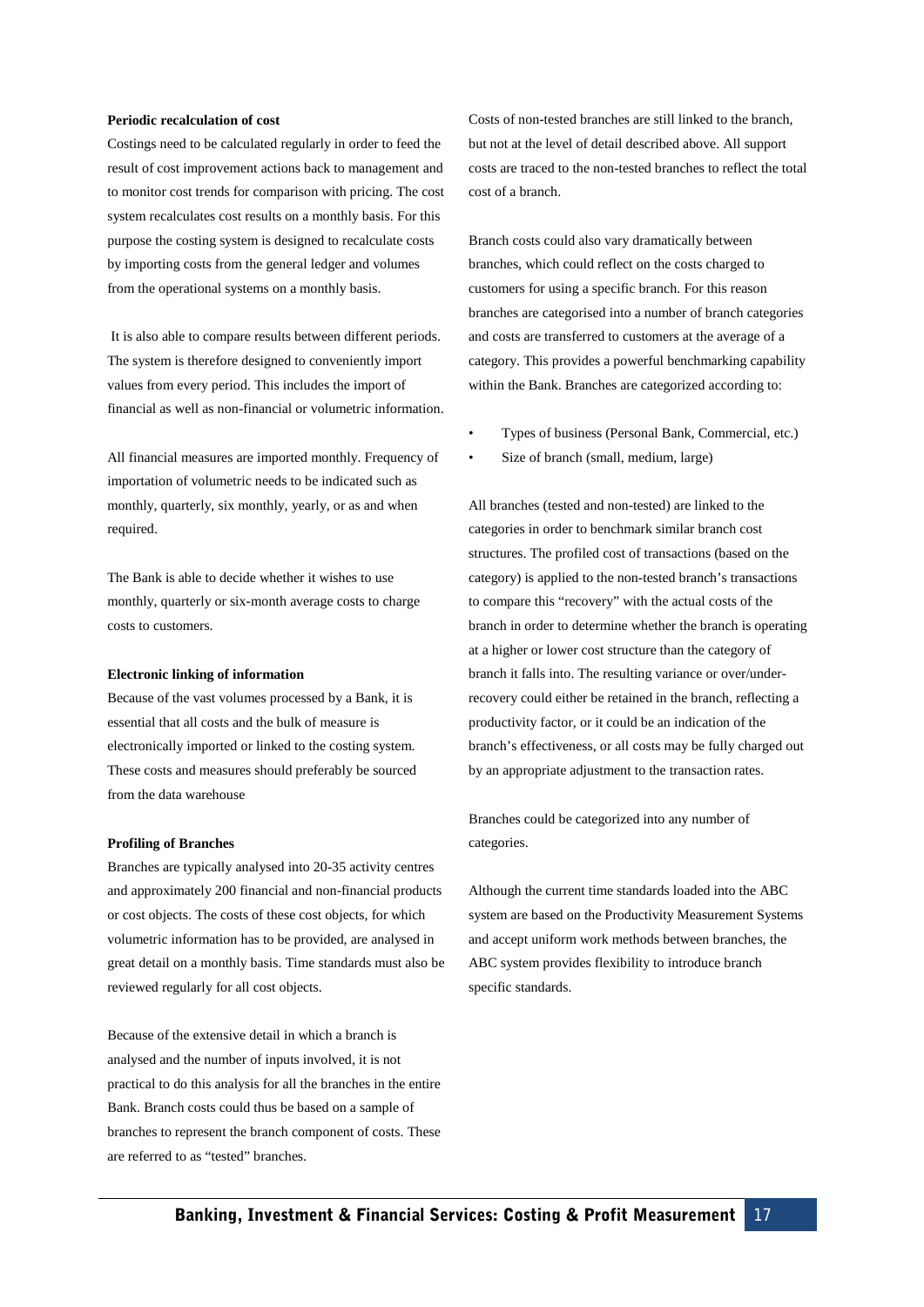#### **Channel differentiation**

The costing system is based on the principle of differentiation of costs between the different distribution channels. In this regard the costs of a cost object (such as a transaction) indicates differential costs, for example for a transaction processed through the branch network as opposed to the ATM network.

Costs are differentiated for the following channels:

- Branch network
- ATM network
- Internet or electronic banking

Channel differentiation also includes cost differentials for IT and other costs.

### **Non-Financial Transactions**

Non-financial transactions represent a significant proportion of cost, especially in the branches. The cost of these transactions, although they do not result in a charge to a customer's account, must still be costed and the resultant cost transferred to the customer's account.

Volumes of non-financial transactions are also fed into the costing system for calculating the cost of non-financials. Currently, not all the volumes are available for nonfinancial transactions and non-financial transaction costs are traced to customers, assuming that these non-financial transactions are "consumed" in the same fashion as financial transactions.

#### **Linking branch cost objects with transactions**

The cost objects defined at branches do not necessarily agree with financial transactions and an automatic link between branch costs and the ultimate transaction is thus not possible. A linking table is therefore created and maintained to indicate the relationship between branch cost objects and financial (and other) transactions.

#### **Resource analysis**

Certain cost elements represent a major proportion of the cost structure of a Bank and these costs should be analysed in great detail to measure costs of activities as accurately as possible. These costs could be:

- Payroll costs
- Premises costs
- Fixed asset costs
- IT costs

These costs are linked to activities using multidimensional cubes or resource driver analyses in the costing system. For example, all staff is linked to activities that they perform, or assets are linked to where they are employed. By performing a resource analysis a picture of the use of resource is provided.

#### **Measurement of time standards**

Determining the costs of cost objects is based on time standards for the cost object in a number of cases. This is typically the time taken for activities performed at branches, such as processing transactions in the various departments. These time standards are determined for the productivity measurement system and are updated quarterly. These times units are multiplied with actual transactions processed per period and the resultant factor is used to calculate costs of the cost objects. Where time "consumed" differs drastically from available time, a productivity investigation of the branch can be instigated or the time standards changed.

A close relationship thus exists between the productivity measurement system and the costing system. The costing system provides the cost link for outputs performed per branch and the measurement of actual available time, while the productivity measurement system provides the time standards. The costing system draws attention to standards that may be out of line or productivity that may be suspect.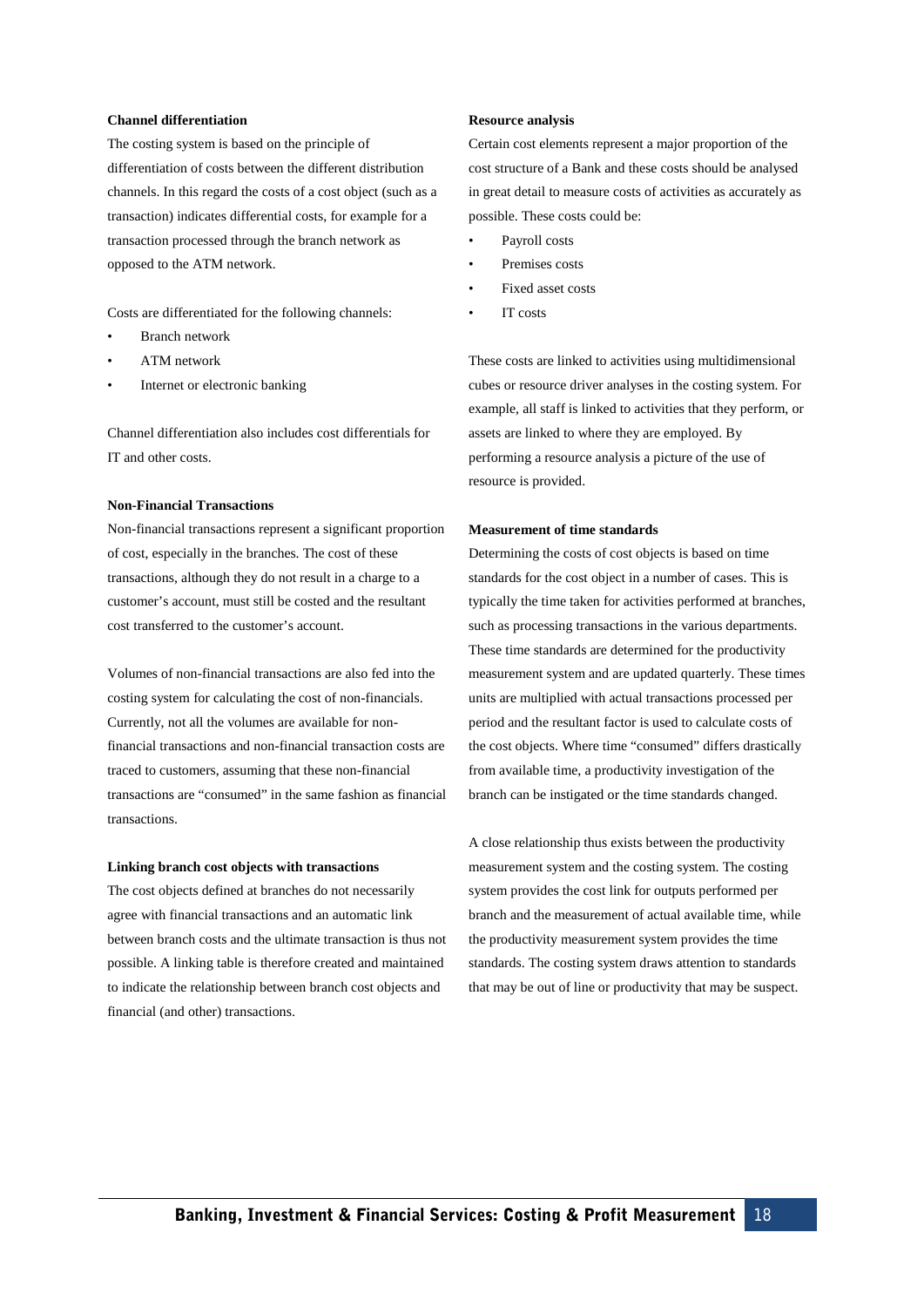### **Multidimensionality**

Cost results calculated by the costing system are displayed in a multidimensional database format in order to facilitate easy cost comparisons between branches, products, activities, channels, etc. The large number of calculations performed necessitates this and these results require display – the complexity and size of a Bank makes conventional paper based reporting impractical.

# **Simulation**

The costing system does allow for a certain level of cost simulation, as it can calculate the cost of various scenarios based on alternative inputs. This, nevertheless, implies that the full costing is calculated and that the simulation is subject to the same integrity requirements as a full costing. The disadvantage of using the costing system as a simulation system is simply speed, but the advantage is that it contains all the business relationships required to understand the full impact of a particular scenario. (Used intelligently, the costing system could thus play a vital role in cost simulation).